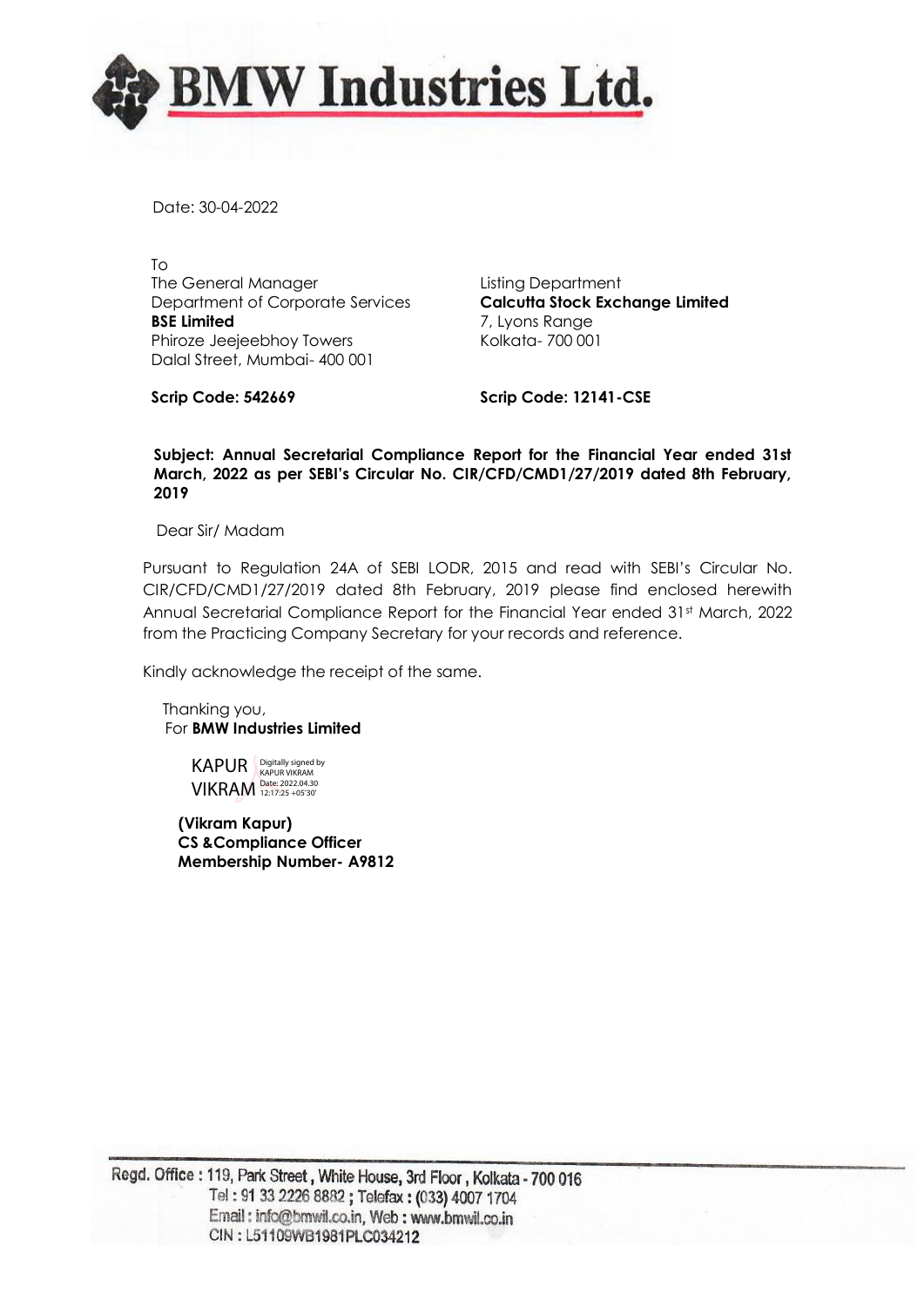ANKIT AGARWAL Practicing Company Secretary Address- 18, Rabindra Sarani, Poddar Court,Gate-2, Room-533, Kolkata- 700001 **t.** 9330461043  $\mathbb{Z}$  ankit agarwal@ymail.com



To The Board of Directors BMW Industries Limited CIN- L51109WB1981PLC034212 White House 119 Park Street, 3rd Floor Kolkata-700016 West Bengal

## Subject: Annual Secretarial Compliance Report for the Financial Year 2021-22

Dear,

Sir/ Madam

I have been engaged by M/s BMW Industries Limited (hereinafter referred to as "the Company") bearing CIN- L51109WB1981PLC034212 whose equity shares are listed on Calcutta Stock Exchange (Scrip Code- 12141- CSE) and BSE Limited (Scrip Code-**542669)** to conduct an audit in terms of Regulations 2015 as amended read with SEBI's Circular No. CIR/CFD/CMD1/27/2019 dated 8th February, 2019 and to issue the Annual Secretarial Compliance Report thereon.

It is the responsibility of the management of the Company to maintain records, devise proper systems to ensure compliance with provisions of all applicable SEBI regulations and circulars/guidelines issued there under from time to time and to ensure that the systems are adequate and are operating effectively.

My responsibility is to verify compliances by the Company with provisions of all applicable SEBI regulations and circulars/ guidelines issued there under from time to time and issue a report thereon.

The audit was conducted in accordance with Guidance Note on Annual Secretarial Compliance Report issued by the Institute of Company Secretaries of India and in a manner which involved such examinations and verifications as considered necessary and adequate for the said purpose. Annual Secretarial Compliance Report as "Annexure-A" and Compliance Calendar from 01-04-2021 to 31-03-2022 as "Annexure- B" is enclosed.

> ANKIT AGARWAL

Digitally signed by ANKIT AGARWAL Date: 2022.04.30 11:50:42 +05'30'

ANKIT AGARWAL Practicing Company Secretary Membership No: A63268 C.P. No.: 23955 UDIN- A063268D000245439

\_\_\_\_\_\_\_\_\_\_\_\_\_\_\_\_\_\_\_\_\_\_\_\_\_\_\_\_\_

Place: Kolkata Date: 30<sup>th</sup> April, 2022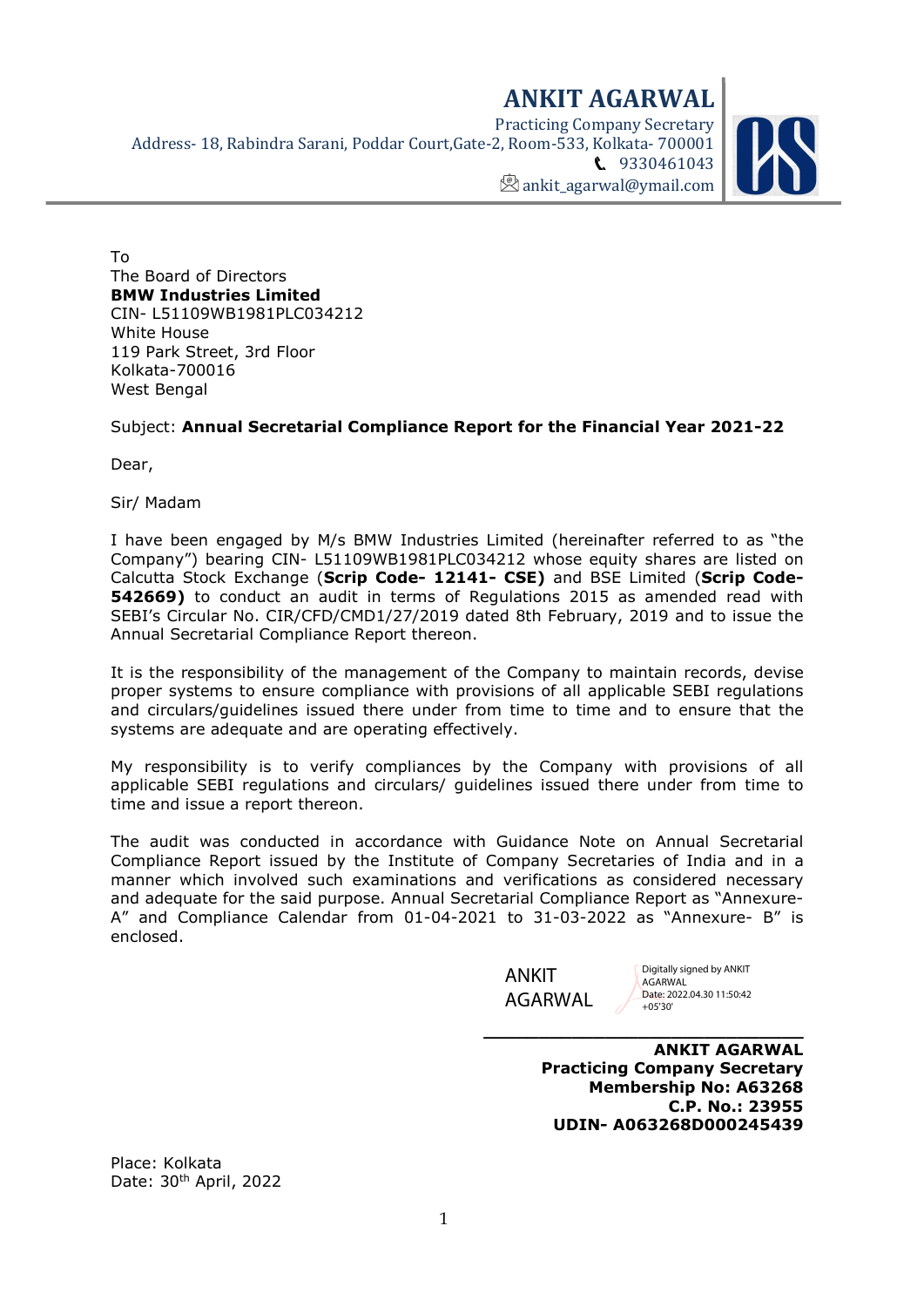## Annexure-A

#### Secretarial compliance report of "BMW Industries Limited" for the year ended 31st March, 2022

I have examined:

- (a) all the documents and records made available to us and explanation provided by M/s. BMW Industries Limited ("the listed entity"),
- (b) the filings/ submissions made by the listed entity to the stock exchanges,
- (c) website of the listed entity,
- (d) any other document/ filing, as may be relevant, which has been relied upon to make this certification, for the year ended 31st March, 2022 ("Review Period") in respect of compliance with the provisions of :
	- I. the Securities and Exchange Board of India Act, 1992 ("SEBI Act") and the Regulations, circulars, guidelines issued thereunder; and
	- II. the Securities Contracts (Regulation) Act, 1956 ("SCRA"), rules made thereunder and the Regulations, circulars, guidelines issued thereunder by the Securities and Exchange Board of India ("SEBI");

The specific Regulations, whose provisions and the circulars/ guidelines issued thereunder, have been examined, include:-

- I. The Securities and Exchange Board of India (Listing Obligations and Disclosure Requirements) Regulations, 2015;
- II. The Securities and Exchange Board of India (Issue of Capital and Disclosure Requirements) Regulations, 2018- Not Applicable as there was no reportable event during the financial year under review;
- III. The Securities and Exchange Board of India (Substantial Acquisition of Shares and Takeovers) Regulations, 2011;
- IV. The Securities and Exchange Board of India (Buyback of Securities) Regulations, 2018- Not Applicable as there was no reportable event during the financial year under review;
- V. The Securities and Exchange Board of India (Share Based Employee Benefits) Regulations, 2014;
- VI. The Securities and Exchange Board of India (Issue and Listing of Debt Securities) Regulations, 2008- Not Applicable as there was no reportable event during the financial year under review;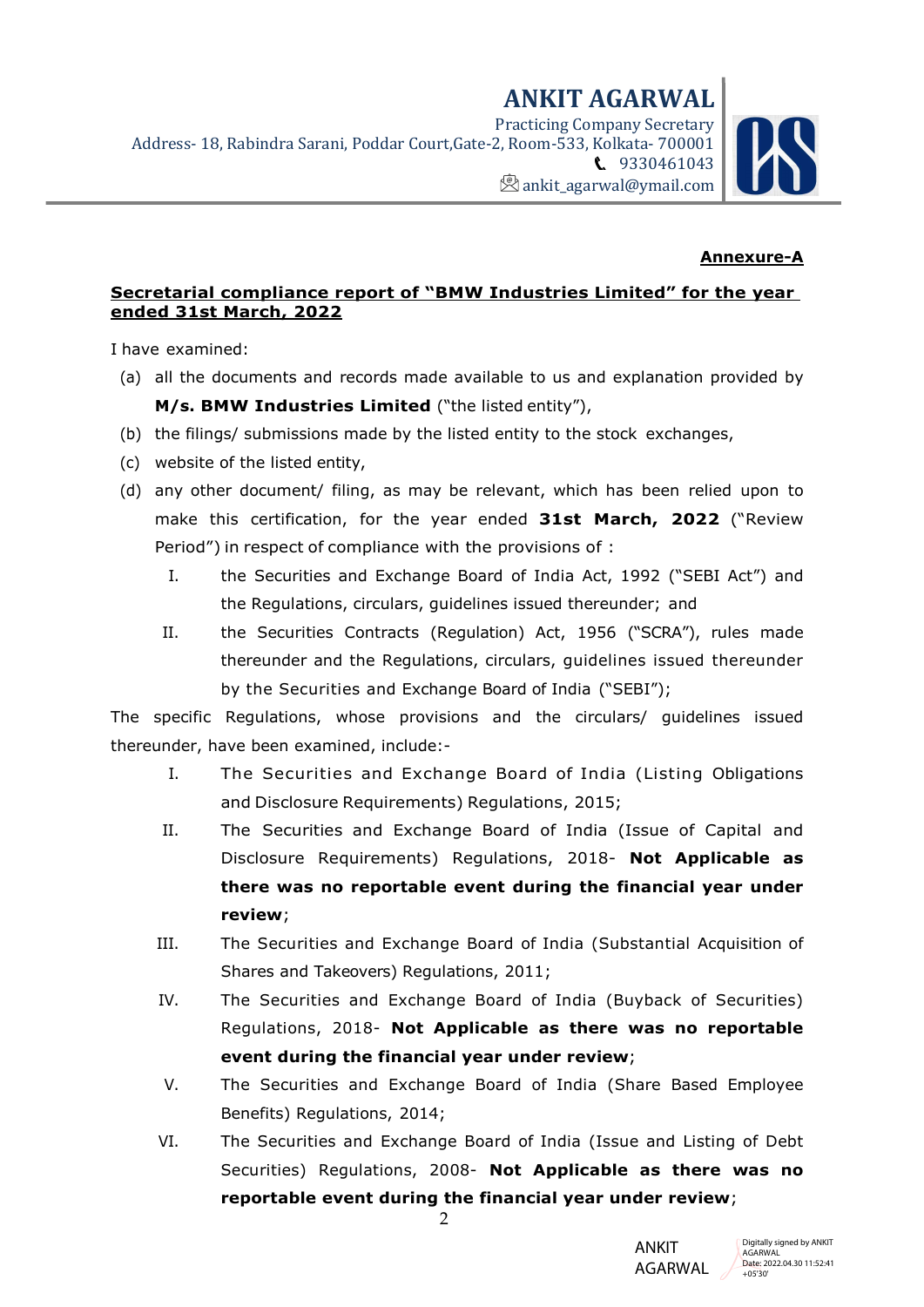

- VII. The Securities and Exchange Board of India (Issue and Listing of Non-Convertible and Redeemable Preference Shares) Regulations 2013- Not Applicable as there was no reportable event during the financial year under review;
- VIII. The Securities and Exchange Board of India (Prohibition of Insider Trading) Regulations, 2015;
	- IX. The Securities and Exchange Board of India (Registrars to an Issue and Share Transfer Agents) Regulations, 1993;

and circulars/ guidelines issued thereunder; and based on the above examination, I hereby report that, during the Review Period:

A. The listed entity has complied with the provisions of the above Regulations and circulars/ guidelines issued thereunder, except in respect of matters specified below:-

|     | Sr. No Compliance Requirement<br>(Regulations/ circulars /<br>guidelines including specific<br>clause) | Deviations | Observations/ Remarks of<br>the Practicing Company<br>Secretary |
|-----|--------------------------------------------------------------------------------------------------------|------------|-----------------------------------------------------------------|
| NIL |                                                                                                        |            |                                                                 |

- B. The listed entity has maintained proper records under the provisions of the above Regulations and circulars/ guidelines issued thereunder insofar as it appears from my examination of those records.
- C. The following are the details of actions taken against the listed entity/ its promoters/ directors/ material subsidiaries either by SEBI or by Stock Exchanges (including under the Standard Operating Procedures issued by SEBI through various circulars) under the aforesaid Acts/ Regulations and circulars/ guidelines issued thereunder :

| Sr.<br>No. | Action taken Details of<br>lbv    | <b>violation</b>              | Details of action<br>taken e.g. fines,<br>warning letter,<br>debarment, etc. | Observations/<br>remarks of the<br>Practicing<br>Company<br>Secretary, if any. |
|------------|-----------------------------------|-------------------------------|------------------------------------------------------------------------------|--------------------------------------------------------------------------------|
| 01.        | <b>BSE Limited   Violation of</b> | Regulation 29<br>of LODR 2015 | (Penalty + GST)date                                                          | Rs. 11,800/-Company Paid Penalty on due                                        |

D. The listed entity has taken the following actions to comply with the observations made in previous reports: Not Applicable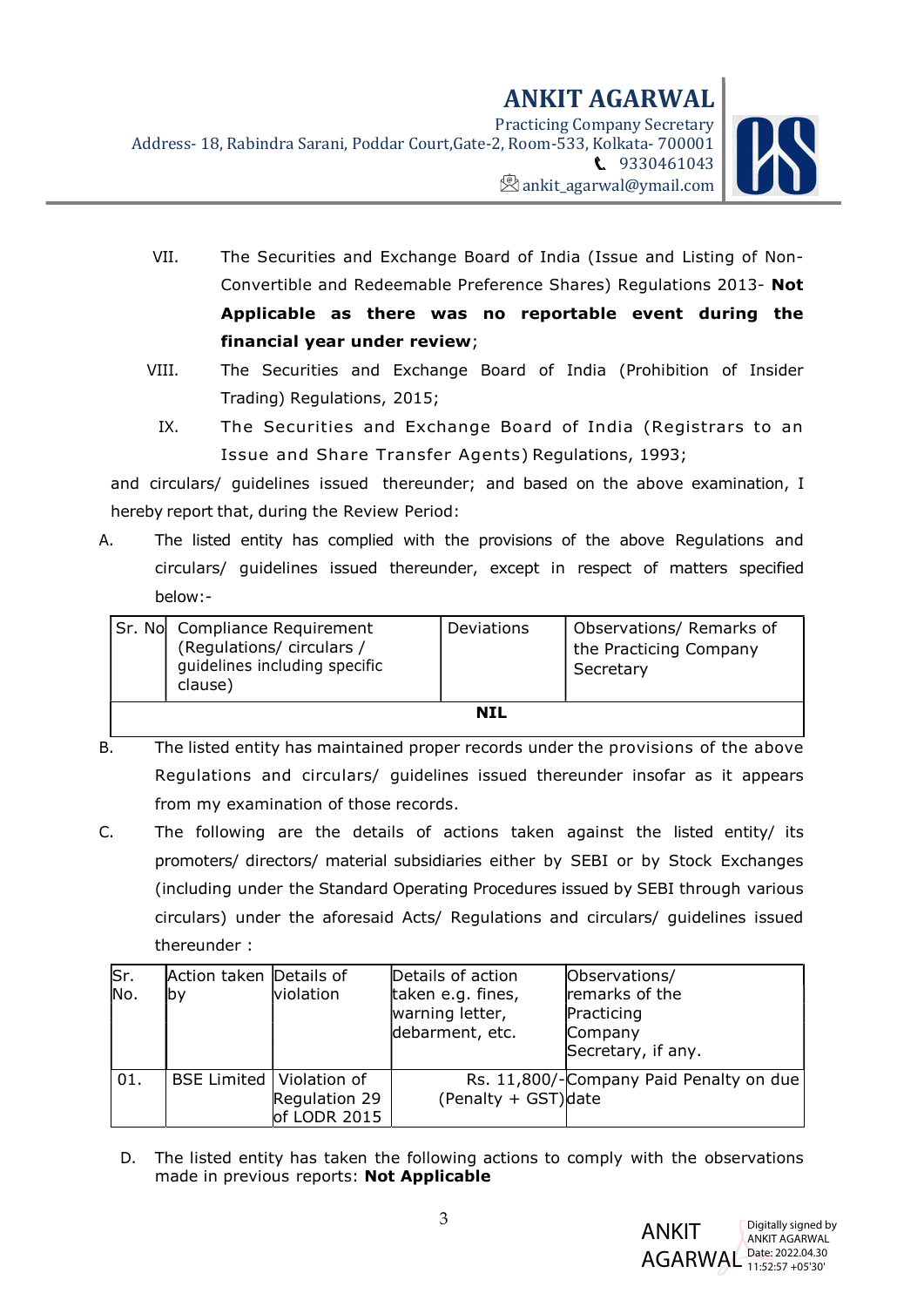

## Annexure-B

#### 4<sup>th</sup> Quarter of Fy-2020-21 (Compliance from April to June or such other time as SEBI or Stock Exchages specified)

| Closure of Trading Window                                                                                                                              |                             |
|--------------------------------------------------------------------------------------------------------------------------------------------------------|-----------------------------|
| Disclosure under Sebi takeover code                                                                                                                    |                             |
| CG Report                                                                                                                                              |                             |
| Submission of statement giving number of investor<br>complaints at the beginning, received, disposed off<br>and remaining unsolved during the quarter. |                             |
| Submission of shareholding pattern                                                                                                                     |                             |
| Reconciliation of Share capital audit                                                                                                                  |                             |
| Compliance Certificate certifying maintaining physical<br>& electronic transfer facility                                                               | Complied with<br>due course |
| Disclosure requirement of Large Corporate                                                                                                              |                             |
| Certificate from Practicing Company Secretary                                                                                                          |                             |
| Intimation of notice calling Board Meeting                                                                                                             |                             |
| Secretarial Audit as per LODR                                                                                                                          |                             |
| Submission of audited financial results                                                                                                                |                             |
| Publication of annual results                                                                                                                          |                             |
| Related party transaction disclosure                                                                                                                   |                             |

## 1st Quarter of Fy-2021-22 (Compliance from July to September or such other time as SEBI or Stock Exchages specified)

| Closure of trading window                                                                                                                              |               |
|--------------------------------------------------------------------------------------------------------------------------------------------------------|---------------|
| CG Report                                                                                                                                              |               |
| Submission of statement giving number of investor<br>complaints at the beginning, received, disposed off<br>and remaining unsolved during the quarter. |               |
|                                                                                                                                                        | Complied with |
| Submission of shareholding pattern                                                                                                                     | due course    |
| Reconciliation of Share capital audit                                                                                                                  |               |
| Intimation of notice calling Board Meeting                                                                                                             |               |
| Submission of unaudited quarterly results along with<br>limited review report                                                                          |               |
| Publication of quarterly results                                                                                                                       |               |